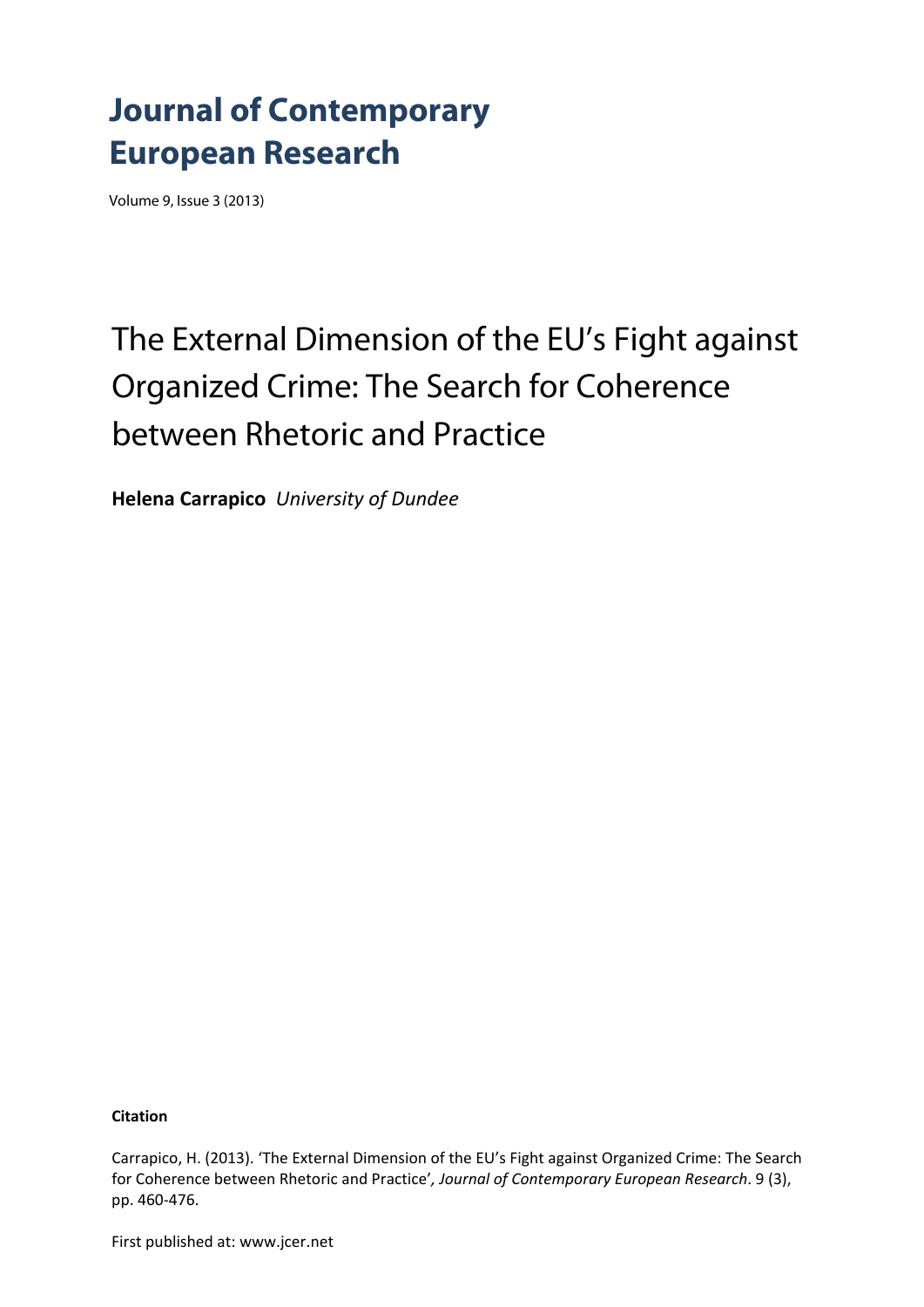### Abstract

Since the external dimension of the European Union's Justice and Home Affairs (JHA) began to be considered, a substantial amount of literature has been dedicated to discussing how the EU is cooperating with non-member states in order to counter problems such as terrorism, organized crime and illegal migration. According to the EU, the degree of security interconnectedness has become so relevant that threats can only be adequately controlled if there is effective concerted regional action. This reasoning has led the EU to develop a number of instruments, which have resulted in the exporting of certain elements of its JHA policies, either through negotiation or socialization. Although the literature has explored how this transfer has been applied to the field of terrorism and immigration, very little has been written on the externalisation of knowledge, practice and norms in the area of organized crime. This article proposes to bridge this gap by looking at EU practice in the development of the external dimension of organized crime policies, through the theoretical lens of the EU governance framework.

## Keywords

External dimension; Area of Freedom, Security and Justice; Organized Crime policies; EU Governance

European Union (EU) organized crime (OC) policies have been developed in the context of Justice and Home Affairs (JHA), a policy space that also encompasses asylum and immigration policies, judicial cooperation in civil and criminal matters, the management of EU borders, police cooperation, and Fundamental Rights. Together, these areas form the fastest growing policy field the EU has known in recent years. This startling evolution has also been reflected in the development of an external dimension of JHA, marked by the projection of traditional internal security concerns onto the European Union's foreign affairs policies, strategies and instruments. Within the space of just a few years, this external dimension has come to promote rule of law objectives, human rights, institution building, and good governance in general, by pursuing an approach of coherence with EU internal security policies. Focusing on the fields of immigration, asylum, terrorism, and OC, this cooperation is aimed not only at EU neighbouring areas, but also at more remote strategic countries, such as China and India (Council 2006).

Rhetorically, OC occupies a key position in EU strategic documents as one of the main drivers for the need to expand the external dimension of JHA (Council 2005). Cooperation in the field of criminal matters is considered a very high priority given the degree of dangerousness attributed to OC, which is understood as posing a challenge not only to the good functioning of markets, but also to the fabric of democracy and the security of citizens (Allum and Siebert 2003). Given the perceived external origin of OC groups and activities, the EU is focusing its efforts on preventing criminals from operating across its external borders. An analysis of the EU's efforts in translating this priority into practice, however, shows us a very different reality. The external dimension of the EU's fight against OC, far from being a cohesive and strategically-led policy area, rather resembles a schizophrenic field, with a disconnection between rhetoric and practice, as well as a lack of coherence among its different constitutive sub-policies.

Although the EU's external dimension of JHA has now become quite a recurrent object of academic study, very few works have actually focused on its OC policy elements. Bearing this background in mind, this article explores how the EU is integrating OC policy initiatives into the external dimension of JHA. In order to achieve this objective, the article will, firstly, discuss how the research question can be situated and understood in the broader debate on EU governance. The second section looks at how the development of an EU organized crime threat perception was used as one of the motors for the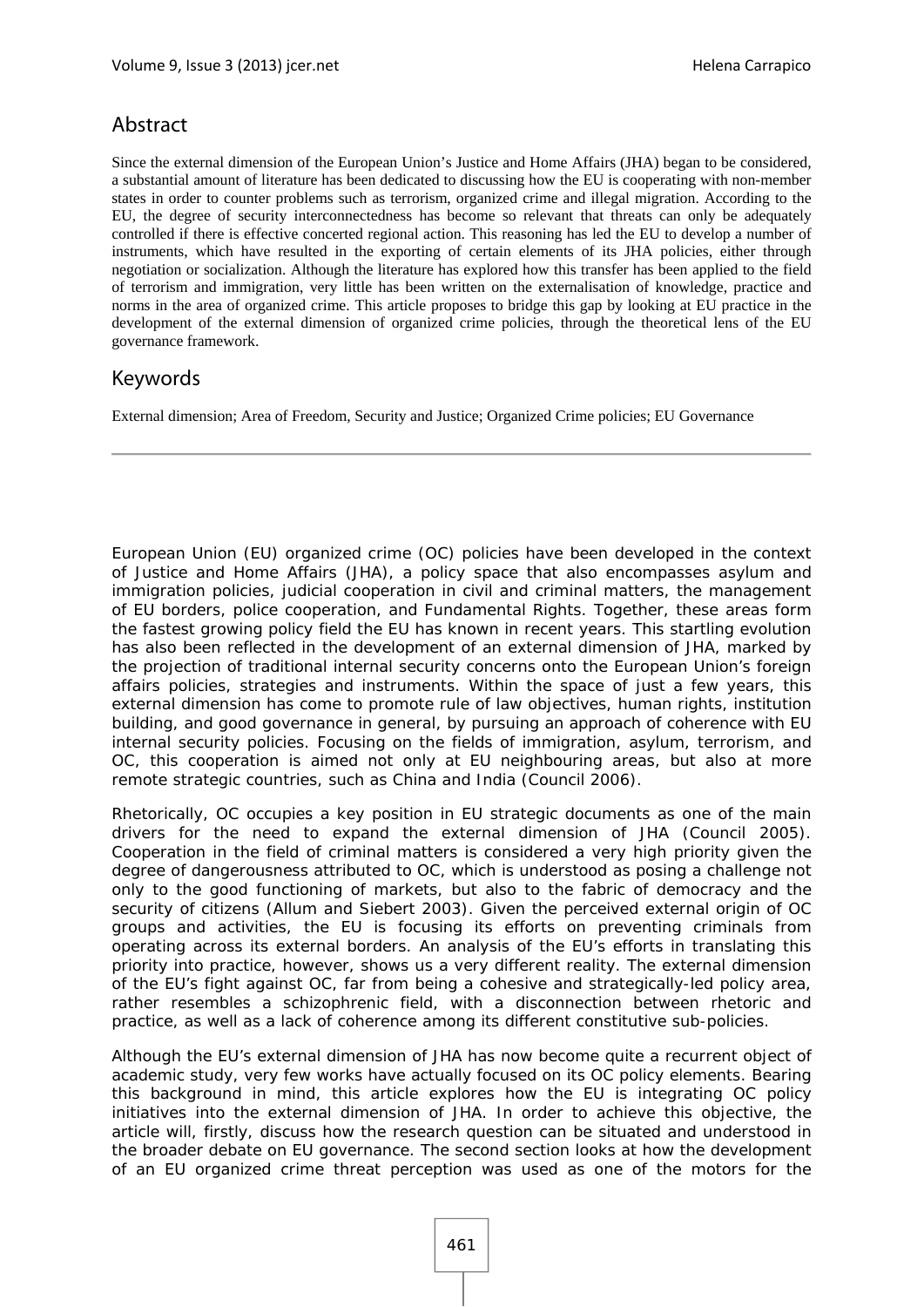creation and expansion of the external dimension of JHA. It also points out, however, that this process has had serious limitations, resulting in a rhetoric-practice gap. Finally, the third part will focus on the evolution of the external dimension of OC policies specifically, and how the co-existence of different forms of governance has led to a disjointed field.

#### **UNDERSTANDING THE EXTERNAL DIMENSION OF ORGANIZED CRIME POLICIES THROUGH THE THEORETICAL LENS OF GOVERNANCE**

The issue of how the EU is integrating OC policy initiatives into the external dimension of JHA can be inscribed in a broader theoretical debate concerning EU governance. The latter theoretical framework seeks to provide insights into the institutionalisation of structures and processes of decision-making in the EU (Scharpf 2001). Although a complete literature review on EU governance is beyond the scope of this article, a brief introduction to the concept is necessary. This discussion is followed by a consideration of how the external dimension of JHA has been conceptualised in EU governance literature and how that fits with the focus of this article.

The understanding of the EU as a system of governance has become a prominent approach both in policy-making (European Commission 2001) and in academia (Lavenex et al. 2010; Hooghe and Marks 2001). Despite ongoing discussion as to the exact meaning of the concept of governance, the latter has generally been associated with 'a process and a state whereby public and private actors engage in the intentional regulation of societal relationships and conflicts' (Kohler-Koch and Rittberger 2006: 28). Such an approach emerged in opposition to the idea, typical of classical European integration theory, that society is managed through hierarchical structures, where a unified EU features as the main actor (Lavenex et al. 2010). Instead, the EU governance theoretical framework suggests that decision-making patterns in the EU are increasingly marked by non-traditional government structures, where state and non-state actors, independent of their hierarchical level, coordinate to achieve desired policy outcomes (Hooghe and Marks 2001). The rationale behind such a proposal is that the EU's decentralised institutional and power settings have led to the emergence of alternative forms of governance (Jachtenfuchs 2001). From this perspective, EU governance has two main features: 1) a reduced hierarchy and 2) the participation of both public and private actors in decision-making processes.

More recently, it has been argued that this increased prevalence of non-hierarchical modes of governance has not been fully validated by empirical data. In fact, case studies seem to indicate that the EU encompasses a mix of different co-existing forms of governance, which vary considerably according to the policy area in question (Börzel 2010). In this view, even though decision-making can be the result of a combination of different modes of governance, some of these modes may be dominant, thus creating a conditioning effect over other forms of governance that varies according to the policy context (ibid). This perspective provides us with a more complex understanding of EU governance and allows us to add three features to those mentioned in the previous paragraph: 1) forms of governance are usually mixed; 2) dominant forms of governance will limit those other forms with which they combine; 3) governance modes vary according to policy fields.

In terms of how the EU governance framework has been applied to the external dimension of JHA, theoretical approaches engaging with this area have stemmed from fields as different as European Integration Studies, Foreign Policy Studies, Legal Studies, Sociological Studies, and Critical Security Studies (Trauner and Carrapico 2012). They have all contributed to the theoretical conceptualisation of the external dimension of JHA by addressing the question of how the EU's influence is exercised beyond its borders (Wolff et al. 2010). Of the various fields, however, the most prolific literature stems from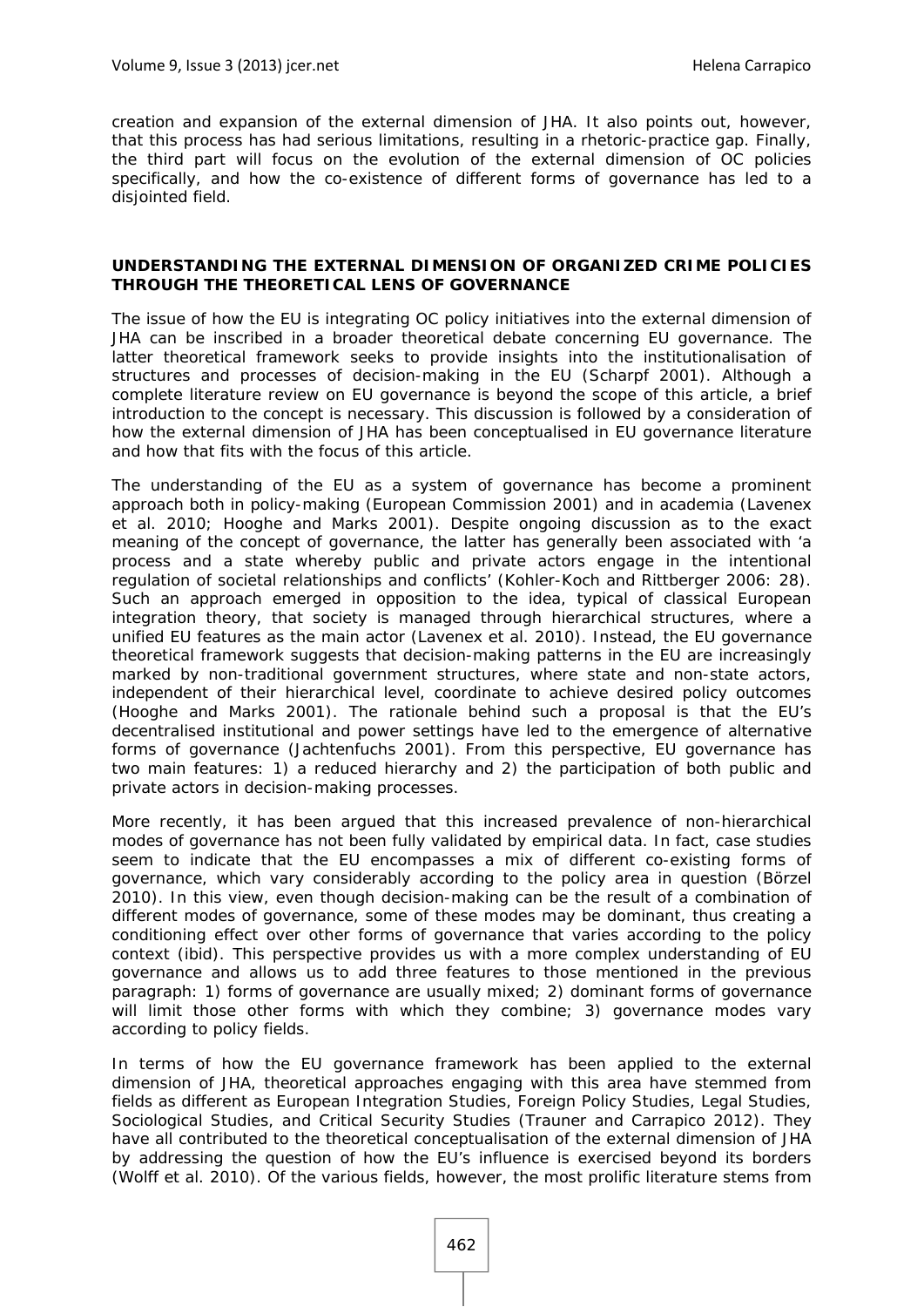European Integration Studies, and from EU governance more specifically. In the context of the external dimension of JHA, EU governance has focused in general on the processes by which third countries' policies are shaped by EU norm transfers (Lavenex and Schimmelfenning 2013). Particular attention has been paid to specific geographical areas, namely the Enlargement countries during the 2004 and 2007 accession processes, followed by the EU's neighbouring states (Balzacq 2009). This theoretical approach has underlined that the EU has gradually been distancing itself from hierarchical modes of governance, defined by conditionality, and moving in the direction of socialisation approaches through transgovernmental networks of actors (Lavenex et al. 2010). It has also pointed to the importance of internal governance dynamics in shaping the development of the external dimension of JHA (ibid). Conclusions stemming from this area have underlined, however, that outcomes vary significantly according to the region and policy field under analysis (Lavenex et al. 2010).

These conclusions, however, have been reached on the basis of a limited number of JHA policy fields. Despite often mentioning the threat of OC as a key driver for the development of the external dimension (Wolff et al. 2010), the governance literature has essentially focused on migration and terrorism (Freyburg 2012; Argomaniz 2009). In fact, European Integration Studies analysing OC policies have been mainly limited to the internal dimension, with the external one only being briefly mentioned (Allum and Den Boer 2013; Fijnaut and Paoli 2004). Even when looking beyond the governance literature, studies focusing on the external dimension of OC policies are not abundant: with the exception of works such as Mitsilegas (2009), Scherrer (2009), and Longo (2003), the export of OC norms to third countries is a field which has received limited attention.

Given this relative gap in the literature, the present article applies the governance theoretical framework to the external dimension of OC policies, in order to consider whether it is a suitable lens to understand the dynamics and practice occurring in this field. It therefore focuses on verifying whether the main features of governance theory can be found in this policy field: 1) a reduced hierarchy; 2) the participation of both public and private actors in decision-making processes; 3) mixed forms of governance; 4) dominant forms of governance that restrict the secondary forms of governance they are combined with; 5) varying forms of governance, depending on the policy field; 6) internal governance dynamics that shape the development of the external dimension of JHA. As the remainder of this article demonstrates, the governance theoretical framework can be partly useful in understanding the integration of OC policy initiatives into the EU's external dimension of JHA. In particular, this study underlines the fact that the external dimension of OC policies includes mixed forms of governance, with hierarchical modes still being dominant, reflecting the way EU internal OC policies developed. The usefulness of this theoretical framework, however, is hampered by the concept of OC itself. As the second and third parts of this article show, despite being discursively very present in the external dimension of JHA, the concept of OC is not easy to operationalise, resulting in a disconnection between rhetoric and practice, and, consequently, in a fragmented field where sub-policies of OC develop autonomously.

#### **THE PERCEPTION OF ORGANIZED CRIME AS A SECURITY THREAT TO THE EU AND ITS LIMITATIONS**

Having established how governance literature can help us understand the development of the external dimension of OC policies, this section focuses on the emergence of an understanding of OC as a very serious security threat, which has served as the basis for the development of domestic policies, as well as a motor for the expansion of the external dimension of JHA. Such an understanding, however, has remained limited to the rhetorical level, which has had an impact on the EU's OC governance practice.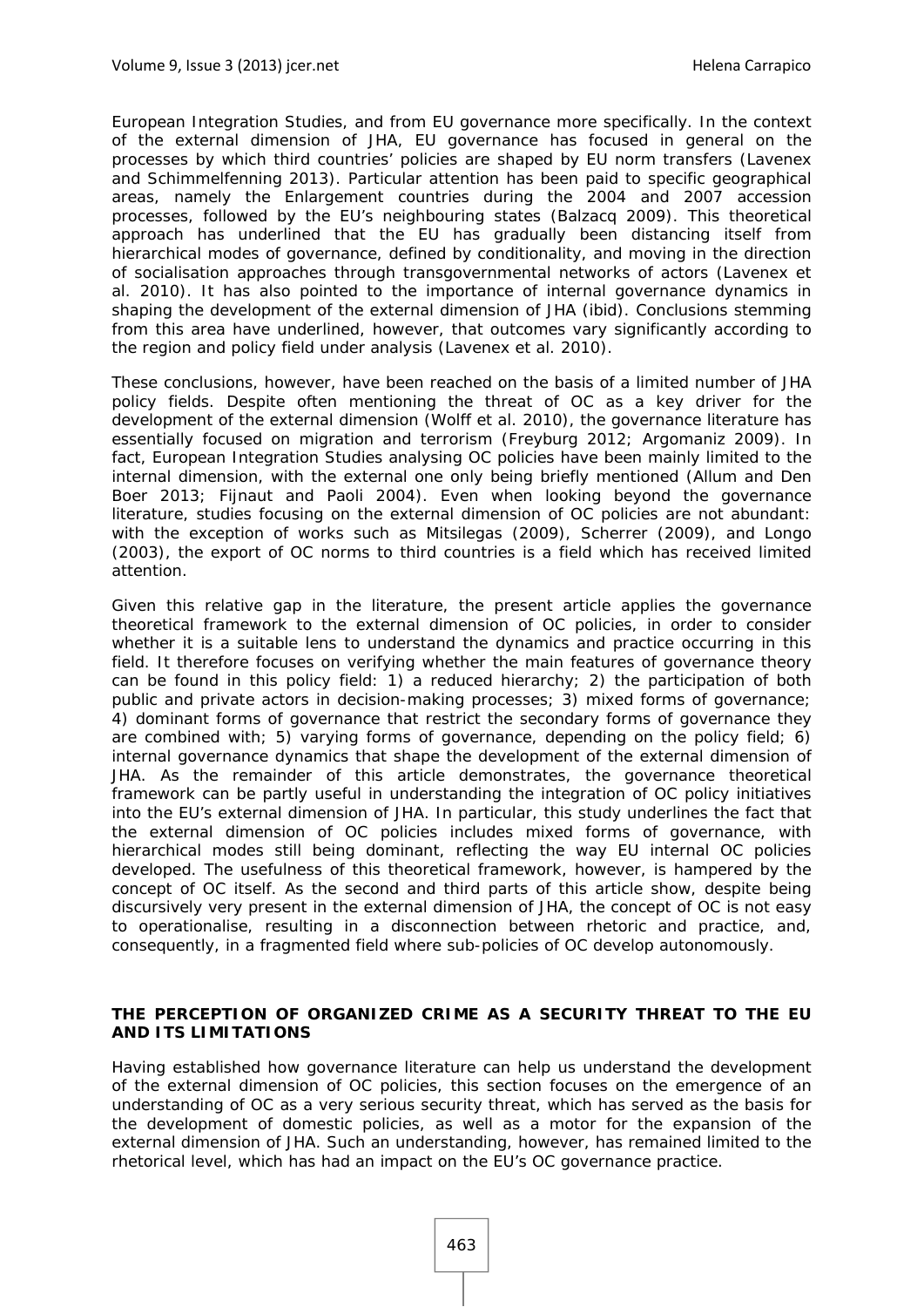#### **The emergence and development of OC as a threat to the EU**

OC is currently considered to be one of the most dangerous threats facing the European Union, with the capacity to destabilise the economic and social fabric of societies, as well as endanger the safety of its citizens (European Parliament 2011). This phenomenon, one of the greatest challenges to law enforcement due to its diversity in operational methods, group structures, and activities, is understood as requiring concerted action by the EU if it is to be tackled successfully (Council 2000a). OC activities range from drug and human trafficking at one end of the scale to cybercrime at the other (Europol 2013).

Although OC is currently understood to be one of the EU's highest-ranking threats, it is actually a considerably recent concept in the European political and legal landscape. While countries such as the United States of America and Italy have long fostered public debates underlining the severity of OC's impact on society and the urgent need to take political and legal action, as late as the early 1980s most European countries still considered this phenomenon to be an external problem with negligible impact within their own borders (Fijnaut and Paoli 2004). This situation gradually started to change, however, with the export of the OC debate from the USA to Europe (Woddiwiss 2003).

It was only with preparations for the implementation of the Single Market, and the perceived need to protect it from abuse, that the European Economic Community (EEC) started to make the case for cooperation in the area of criminal matters (Delors 1991). OC played a particularly relevant role in this process as the perceived need to compensate for the abolition of borders mainly stemmed from the idea that criminals would take advantage of free circulation and that, consequently, their activities would flourish (European Commission 1985). Such a rationale quickly enabled the EEC to move in the direction of introductory measures in the area of police and judicial cooperation in criminal matters: starting with the Schengen Agreement's compensatory measures, member states were soon discussing the German proposal to create a central European Criminal Investigation Office (Fijnaut 1992). By 1992, this security logic, based on internal market negative externalities, had become institutionalised with the acknowledgement of the need to develop a Justice and Home Affairs Pillar and, in particular, of addressing the threat of OC as a common interest (Maastricht Treaty 1992: Art. K1).

It would take another five years, however, before the EU produced the first Action Plan to Combat OC (Council 1997). The latter proposed, in particular, the establishment of the European Police Office, increased cooperation among member states, and pushed for national legislation to be harmonised in this area (Calderoni 2010). These ideas were then transposed onto the Treaty of Amsterdam in 1999, leading to the fight against OC to be fully inscribed as one of the main objectives in the completion of the Area of Freedom, Security and Justice. This implied, in particular, that OC instruments would become part of the JHA five-year programmes: Tampere, The Hague and Stockholm. Since then, the EU has chosen to work towards a common strategy to fight OC, through recommendations and strategies aimed at fostering cooperation between law enforcement bodies, as well as the approximation of national legislation in this area (Longo 2002). There has also been a push for the harmonisation of national definitions of sub-types of OC, such as trafficking of drugs, financial crimes, and trafficking of human beings (Council 2000a). Recently, the attempt to develop a common approach to OC resulted in the adoption of a multi-annual policy cycle with regards to serious international and organized crime (Europol 2012). The latter aims to improve cooperation between all the actors involved in this field, including member states, national law enforcement agencies, European institutions and agencies, and third countries (Council 2010).

The understanding of OC as a very serious security threat has also been reflected in the external dimension of JHA, taking its place as the second-highest priority (after terrorism) of the EU's 2005 Strategy for the External Dimension (Council 2005).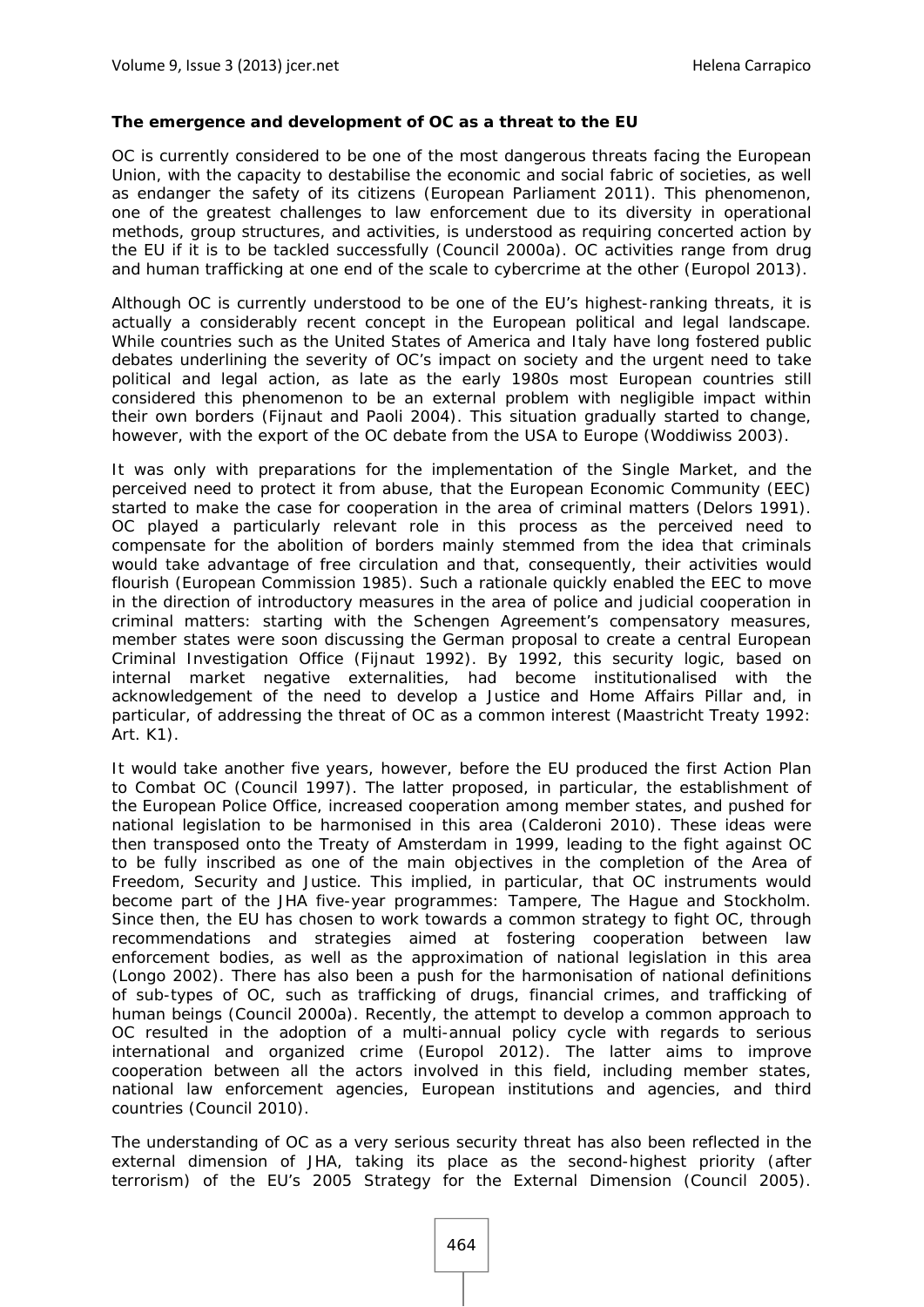Portrayed as being capable of taking advantage of EU external border vulnerabilities, OC is also perceived as fuelling a vicious circle of poverty, crime, corruption and instability, at a high cost for individuals living on either side of the border (ibid). Despite the relevance of EU home-grown OC groups, OC stemming from neighbouring countries and beyond is interpreted as representing a higher degree of threat and urgency (Europol 2013). In this sense, the current understanding of OC has been highly instrumental in the development of the external dimension of JHA, one of the main justifications for the need to develop and expand the external dimension (Wolff et al. 2010; Balzacq 2009; Henderson 2005).

#### **The limitations created by the EU's rhetoric on OC**

Although this rhetoric has become very visible in EU official documents (European Commission 2008a; Council 2006, 2005, 2000b, 1998a), it is not clear whether it has been entirely transposed into EU practice. As the third section of this article shows, despite a strong awareness of the need to provide further coherence to the fight against OC, the external dimension of OC policies has resulted in a disjointed field (Council 2011a; Council 2009). It has been characterised by an absence of a common approach, with sub-policies (such as drugs or trafficking of human beings) often being developed in an isolated fashion, not only from each other but also from the rationale of the fight against OC. As well as the reasons for this disconnection between rhetoric and practice, this section explores the difficulty in operationalising the concept of OC, and the lack of express legal competences for the external dimension of OC policies.

Regarding difficulties in operationalising the concept, the EU's definition of OC has remained extremely vague, despite attempts to develop a common classification (Allum and Den Boer, 2013; Carrapico 2011). Although there seems to be a consensus regarding the degree to which OC is dangerous, academic discussions on whether OC should be defined on the basis of its organisational structure, or on the basis of its activities, have not produced substantive results (Dorn 2009; Von Lampe 2008; Fijnaut and Paoli 2004). The definition provided by the 2008 Framework Decision on the fight against  $OC<sup>1</sup>$  is problematic in the sense that it sheds little light on what constitutes a criminal organisation, and even less where the concept of OC is concerned (Council 2008: 2). It provides no specific indication of the level of organisation necessary for a group to be classified as such, nor does it refer to the length of time the association needs to have existed. From this perspective, it is not a definition that can be easily operationalised, as it opens the door to the inclusion of phenomena as different as the Italian 'Ndrangheta, a group of hooligans, or a teenage street gang. Furthermore, the vagueness of the definition has also discouraged national approaches to OC from becoming harmonised, with the effect of preventing the emergence of a EU common approach to OC, capable of being projected beyond its borders (Allum and Den Boer 2013).

There are also legal consequences, in particular for the clarity, precision and legal certainty of the measures adopted (European Parliament 2009; Mitsilegas 2003). In order to be able to operationalise the European definition, national legislators often have had to be more precise by adding their own interpretation (Calderoni 2010). Given that the EU instruments provided them with such freedom, the end result has been something of diversity in the implementation of the concept of OC, which is likely to affect the way OC external policies are developed (Allum and Den Boer 2013).

In addition to the problem in operationalising a vague concept, there is also the limitation created by the absence of express competences in the area of the external dimension of organized crime policies (Trauner 2011a). In order to circumvent this obstacle, the Union has had to rely on existing competences in other areas, such as trade and development (Smith 2003), or to rely on what Ripma and Cremona (2007)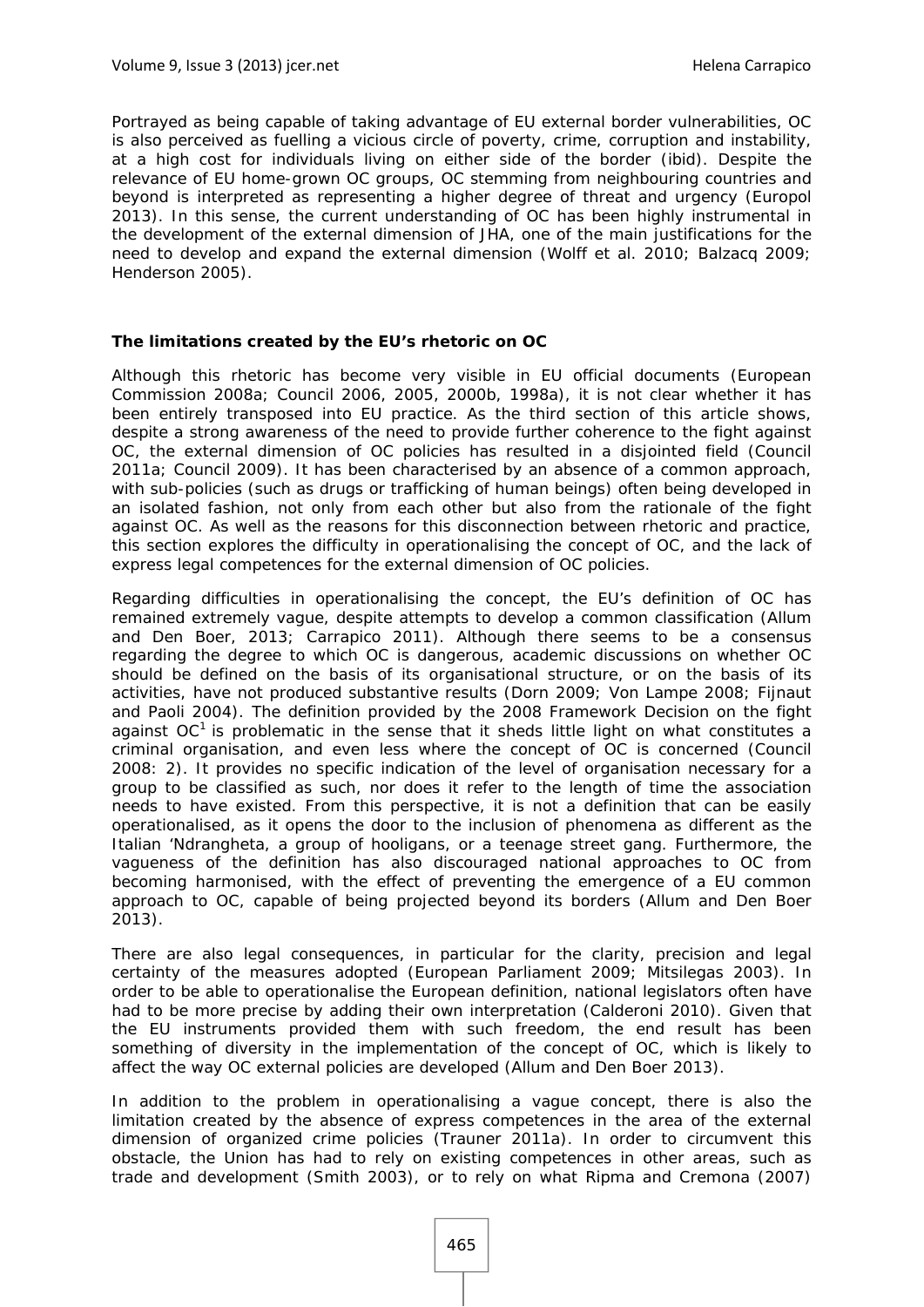have called an elaborate set of implied competences based on internal security ones, already provided by the Treaties. Since the Treaty of Lisbon, the EU is now able to act on the external dimension of JHA, provided that there is a corresponding internal objective and external action is considered an essential condition to reach it (Monar 2012; Treaty of Lisbon 2008). In the case of OC, the Treaty specifies in Title V that the Union aims to ensure a high level of security for its citizens, which, together with the perceived external origin of OC, provides it with the possibility of acting externally in this field. This implied competence, however, is still not sufficiently precise to allow for a concrete strategy to be developed on OC. This situation is further complicated by the fact that the Area of Freedom, Security and Justice is a space of shared competence, where member states continue to act in parallel with the Union (Treaty of Lisbon: Art. 4 (2j); Monar 2012). The third section of this article explores how these different limitations are impacting on OC governance practices and resulting in a fragmented field.

#### **THE INTEGRATION OF THE EU'S FIGHT AGAINST ORGANIZED CRIME INTO THE EXTERNAL DIMENSION OF JUSTICE AND HOME AFFAIRS**

The fact that OC is a recent concept in the European political and legal landscape does not mean that member states did not have criminality problems prior to its introduction, but rather that they did not conceive of it as OC - thinking of it more as separate types of criminality such as drug trafficking, cigarette and alcohol smuggling, amongst others (Fijnaut and Paoli 2004). This element is of particular importance in understanding the external dimension of OC policies. In fact, what is interesting about the way the latter developed is that, although it constituted a subsequent move towards the internal prioritisation of OC, it also coincided with pre-existing external initiatives in areas that were previously not understood as OC. This overlap, together with the limitations explored in section two, has resulted not in a common approach, but in a policy patchwork due to the lack of coherence among sub-policies (Knelangen 2007). Despite this absence of coherence, the external dimension of OC policies has attempted to follow a governance pattern similar to the remainder of the external dimension of JHA: there has been an expansion of the forms of governance used, with the multiplication of policy instruments and the enlargement of the geographical focus, and new actors have started to participate in governance practice. However, unlike other areas of JHA (Lavenex et al. 2010), hierarchical forms of governance remain very much the rule, as a reflection of OC policies' internal dynamics. In addition, the difficulty in operationalising the concept of OC and the limitations regarding external competences of the EU have also created further obstacles to the external governance of OC policies. The latter's development is analysed in three phases: 1) the genesis phase, 2) the convergence phase, and 3) the geographical diversification phase.

#### **The genesis of the external dimension of OC policies: 1990-1996**

The genesis phase is mainly represented by a lack of strategic governance: it includes uncoordinated external initiatives related to the fight against drugs and no reference to the concept of OC, mirroring the domestic EU field of OC policies. Those different initiatives also reflect diverging modes of governance as exemplified by the hierarchical and rigid relations with Central and Eastern European countries, compared to the loose relations with other areas of the world.

Despite timid initiatives in the late 1980s aimed at developing specific external aspects of JHA, attempts to work with third countries to improve EU internal security only started to appear consistently on the EU's agenda with the prospect of EU enlargement to Central and Eastern Europe (CEE) (Balzacq 2009). Motivated mainly by migration concerns (Lavenex 2005; European Council 1992), the Union began to develop a number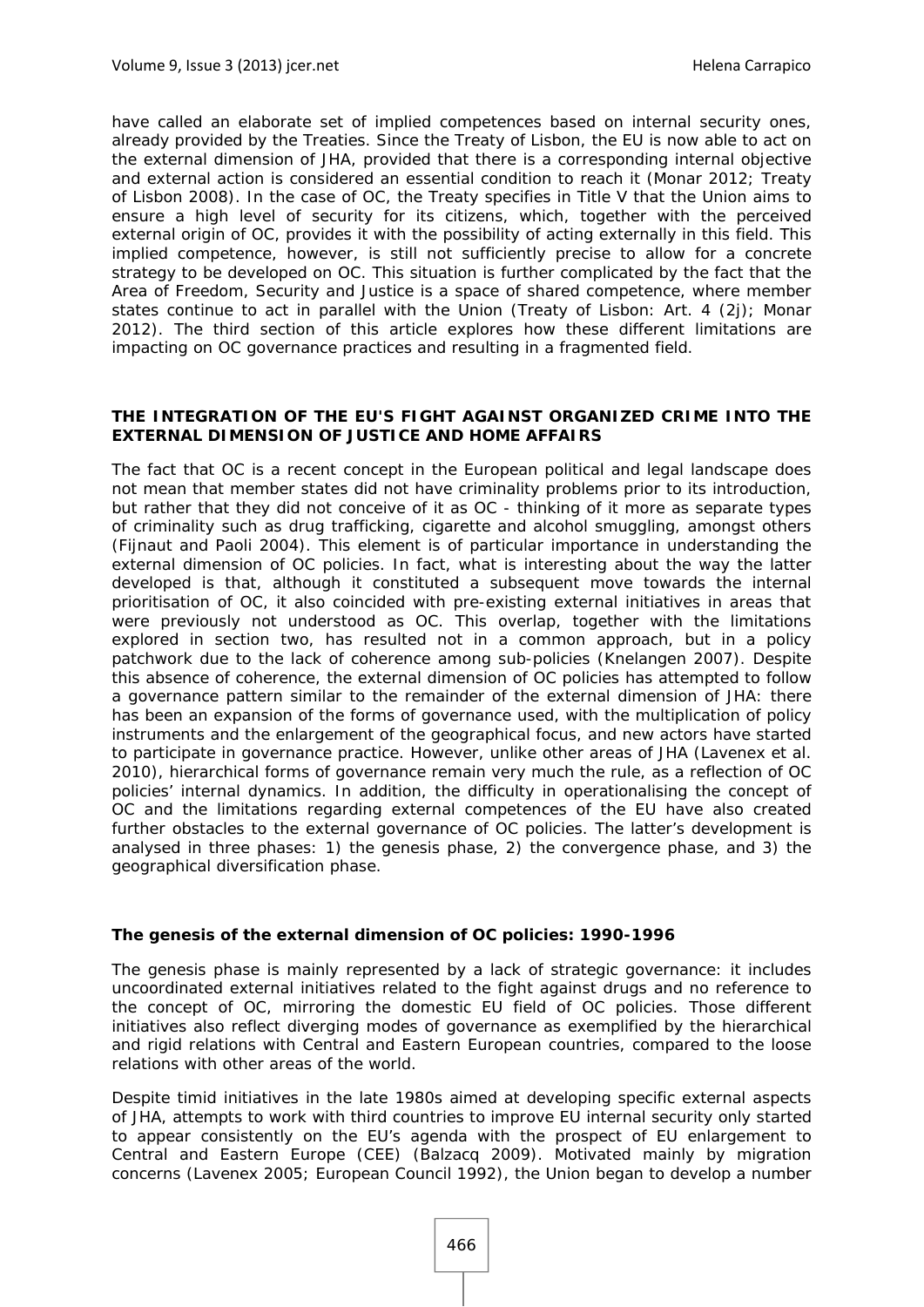of instruments aimed at curbing current and potential migratory pressures stemming from that region (Wolf et al. 2010). Cooperation with CEE states was further reinforced with the 1993 Copenhagen European Council decision to create conditionality criteria for EU membership, according to which new members would be expected to incorporate the EU JHA's *acquis* (European Council 1993).

Although migration is widely regarded as the first field to have led to the development of a JHA-related external dimension (not only due to external migratory pressures, but also because migration and asylum were the first JHA areas to be communitarised, thus facilitating the emergence of an external dimension), OC does not fall much behind. In 1990, the Rome European Council specified that any policy and future agreements towards third countries should take into account the objective of combating drugs (European Council 1990). From this point onwards, there was a mushrooming of drugrelated clauses within foreign affairs and trade agreements (Smith 2003). We can see a direct parallel with the European Community's (EC) internal situation, where OC itself had not yet become an issue of debate at European level, but drugs were very much at the centre of health and security concerns (Commission 1985). These agreements included, for example, the Association Agreements signed between Central and Eastern European countries and the European Communities from the early 1990s onwards. The latter included elements aimed at fostering cooperation to increase the efficiency of the fight against the illicit traffic of narcotics (for example: the Association Agreement with Hungary: art. 96).

In addition to trade instruments, we can also observe the emergence of more focused tools, tailored specifically to assist the CEEs in their JHA-related transition. PHARE (Poland and Hungary Assistance for Restructuring their Economies), for instance, was particularly aimed at market restructuring, but also included a multi-beneficiary Drugs Programme. The latter was initiated in 1992 and had a budget of 22 million EUR (from 1992 to 1997) to cover cross border cooperation on drug law enforcement and the transposition of the *acquis* in the areas of money laundering and synthetic drugs (PHARE 1999). This first phase was, however, not limited to the geographical region of Central and Eastern Europe. It also included the granting of special trade preferences to the Andean Region, in 1990, under the terms of the Generalized System of Preferences, a system of exemption to the World Trade Organization rules (Boekhout van Solinge 2002). The special trade preferences aimed at encouraging countries like Bolivia, Ecuador, Peru and Colombia, which were perceived as drug exporters, to replace the cultivation of illicit drugs with legal substances (Atkins 1996). These trade arrangements were complemented by political dialogue (The Declaration of Rome 1996) and by specific technical agreements on the development of mechanisms for the exchange of information on drugs (European Community and Bolivia 1995). This approach marks the EC's attempt to deal with the supply side of drugs, by preventing the arrival of narcotics at its borders (Boekhout van Solinge 2002).

From 1990 to 1996, this was an area with a mix of different instruments focusing on drugs, but characterised by a clear lack of strategy. On the one hand, it includes instruments such as the Association Agreements, which point to the existence of direct and hierarchical forms of governance through conditionality (Lavenex and Schimmelfennig 2013). On the other hand, this phase also includes instruments such as the agreement with the Andean Region, which resemble much more traditional foreign affairs' instruments, but which are also combined with other more flexible and indirect forms of governance, such as political dialogue. Where actors are concerned, it is interesting to note that private actors are essentially absent from this area, which mirrors very much the priorities of the domestic dimension of JHA. Furthermore, this is a phase where the concept of OC is not yet present, being driven instead by the perceived need to fight drug trafficking.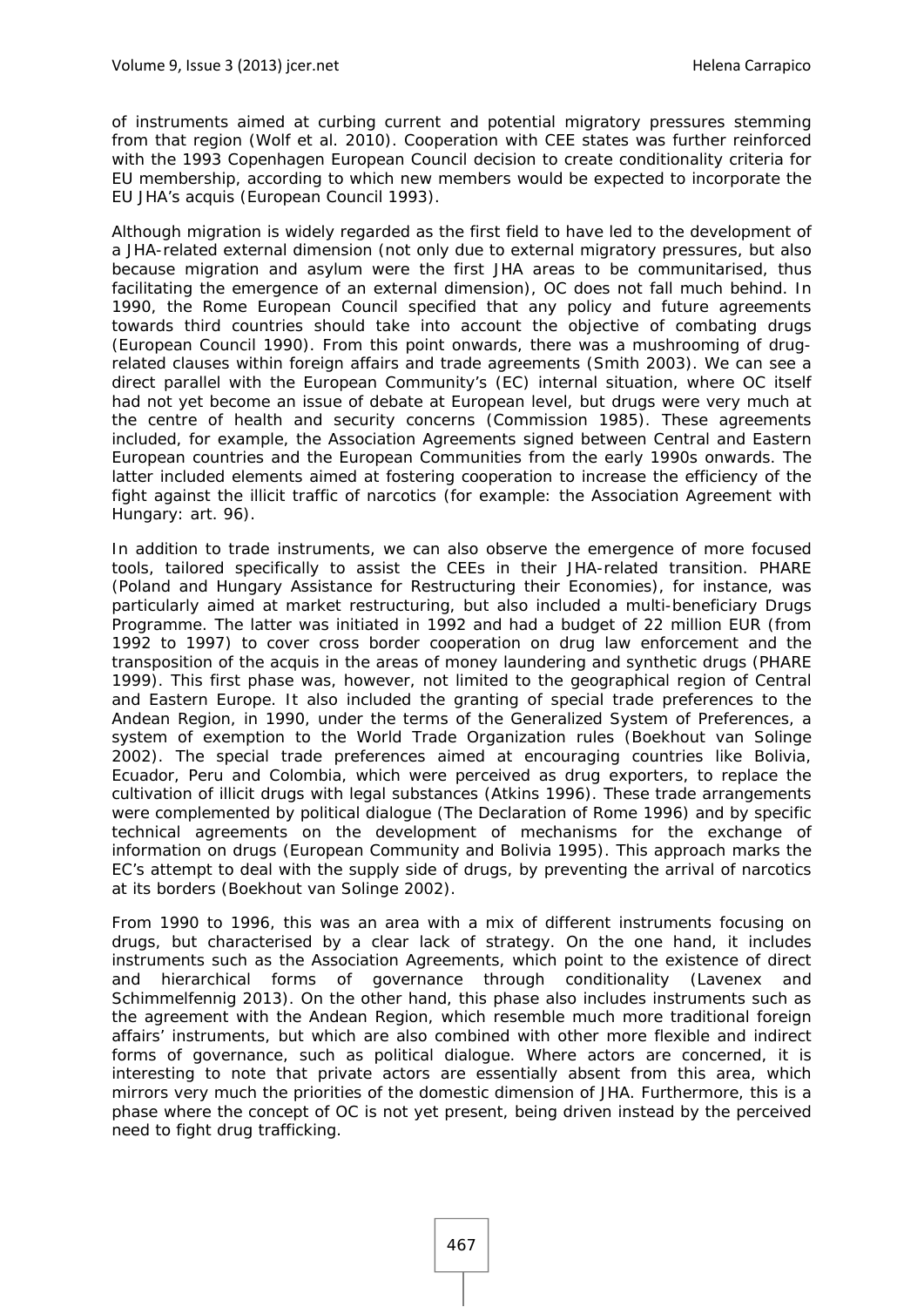#### **The convergence phase: 1997-2005**

As the perceived need to improve the protection of internal security grew, so did the prioritisation of the external dimension of JHA. In this context, the second phase is mainly defined by a convergence process with the remainder of the external dimension of JHA in relation to forms of governance. Furthermore, the publication of the 1997 Action Plan to Combat OC marks the beginning of a distinct phase by mentioning, for the first time, the need to develop an external dimension for OC policies (Longo 2002; Council 1997). From this perspective, it marks an official policy shift from a focus on drugs to the larger concept of OC. Not only is there the recognition of an official strategy for the external dimension of OC policies, there is also an increase in the number of formal structures emerging in this area. However, at the same time as these formal structures seem to point towards a reinforcement of hierarchical forms of governance, the geographical expansion of the external dimension of OC policies has led to the emergence of more flexible modes of governance in relation to more distant countries. Furthermore, despite the increasing rhetorical relevance of OC and the need for coherence within the external dimension, the policy on drugs continued to evolve autonomously in this second phase.

In 1997, the EC agreed to start negotiations with five of the CEE countries and proposed to launch pre-accession instruments that would provide them with the necessary financial and administrative support for the transition (European Council 1997). CEE countries were perceived as a source of OC, as their institutions were seen as unable to guarantee the same degree of protection as could be found in Western Europe (Henderson 2005). Moreover, there was considerable apprehension regarding whether acceding candidate countries would be able to meet their membership obligations (Misilegas 2007). One of the most relevant instruments for the area of OC was the Pre-Accession Pact on OC, signed in 1998 by the candidate countries, which were made to incorporate the EU *acquis* and to strengthen their institutional capacity to fight OC (Henderson 2005; Smith 2003). Among other instruments, PHARE was expanded to new areas, including JHA. The programme involved upgrading the technical skills of criminal investigation forensic units to EU standards, equipment modernisation related to visual records of suspected criminals, and training in the detection of radioactive materials (Czech National PHARE Programme 1999). PHARE also had mechanisms for evaluation as increasing emphasis was put on membership being dependent on achieving explicit objectives. PHARE assistance in JHA was further reinforced through a pre-accession pact on OC between member states and applicant countries, which aimed to foster a common understanding of this phenomenon and of future policy responses (Council 1998a). In addition to the general PHARE programme, which included provisions on OC, the multibeneficiary Drugs Programme also continued to develop in parallel (PHARE 1999).

With further action being taken in respect of acceding countries, and the increasing perception that an official and coherent unified external dimension of JHA should be developed, it quickly became apparent that the new EU neighbourhood would also need to be addressed (Kaunert 2010). The decision was taken to develop, from 1999 onwards, Partnership and Cooperation Agreements (PCA) with Eastern European and Asian countries<sup>2</sup> (Wolff et al. 2010; European Council 1999). Like other previous agreements in this phase, the PCAs included JHA provisions, focusing on border detection and on training border staff (Hillion 2005). Some of these agreements were also used as a basis for more specific action in the area of OC, such as the 'EU Action Plan on Common Action for the Russian Federation on Combating OC' (Council 2000c). The number of countries benefitting from EU assistance in the area of OC was further expanded following the Kosovo War. In an attempt to ensure lasting peace in the region, the Stability Pact for the Balkans was created in 1999, followed by the CARDS Programme (2000), which was aimed at involving South-Eastern European countries in the stabilisation and association process (Trauner 2011b).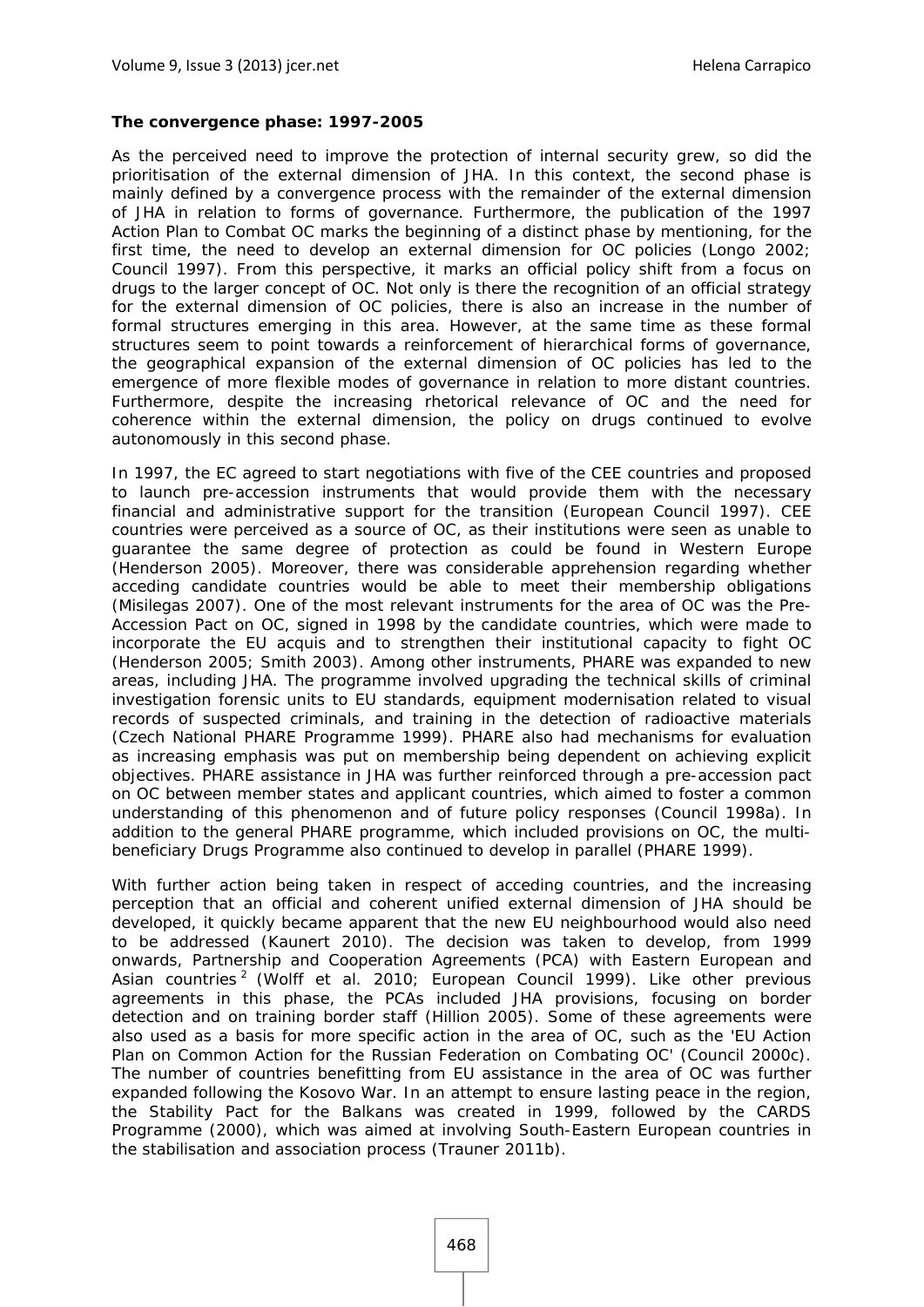With the development of the Pre-Accession Programme, EU member states started to fear that concentrating EU resources in Central and Eastern Europe could lead to an imbalance in the geographic centre of power, and to instability in the Mediterranean region (Bach and George 2006). The Presidency of the EU responded to these concerns by launching the Euro-Mediterranean Agreements, which were signed with seven countries<sup>3</sup> between 1998 and 2005 (Wolf et al. 2010). Their objective was to provide a framework for a North-South political dialogue that would encourage trade liberalisation in the Mediterranean region (Council 1998b). While these agreements also included JHA elements, OC was not included in a systematic way (Instituto de Estudios Europeos 2006).

Although at this stage the issue of drugs was starting to be understood in the framework of OC, the EU drugs external agenda continued to evolve autonomously from that of OC. Just as in the first phase, Latin America continued to be the main priority of this agenda, although the EU also decided to expand this type of cooperation to ACP countries (Africa, Caribbean and Pacific), in particular in the areas of drug trafficking, the production of precursors and money laundering (The Declaration of Rome 1996). Cooperation with ACP countries in the fight against drugs was initially developed in the context of the United Nations 1996-2001 Barbados Plan of Action and then continued in the framework of the Panama Action Plan (1999) and the Cotonou Agreements (2000). In the case of both Latin American and ACP agreements, countries continue to have a substantial say in the planning of changes and in the way they decide to use EU funds (Boekhout 2002).

This period of the external dimension of JHA is defined by two trends: a deepening of existing cooperation and a diversification of the instruments used (Trauner and Carrapico 2012; Longo 2003). In this convergence phase, the external dimension of OC began to align itself with the general external dimension and to follow a similar governance pattern. Where deepening is concerned, we can see the emergence of more aggressive governance modes on the part of the Union, closely monitoring agreements with acceding countries and creating a more hierarchical process of norm transfer, including: the transfer of legal norms through the incorporation of legislation; the transfer of skills through training; and the transfer of technology through funding (Lavenex and Schimmelfennig 2013). In addition, we can also observe a diversification of the modes of governance with a rapid increase in the number of instruments and geographical foci, with the EU multiplying the number of agreements including OC provisions, and running anti-drug trafficking programmes in more than 100 different countries (Smith 2003). By comparison with phase one, there is a tendency to deepen the hierarchical forms of EU governance with neighbouring countries, at the same time as more flexible modes of governance continue to emerge with Latin American and ACP countries. Also characteristic of this phase is the maintenance of the drugs priority as a separate strategy, which is reflected in different instruments. It is indicative of a lack of coherence between the EU's rhetoric (which tries to develop a holistic approach to OC) and the EU's external practices.

#### **The geographical and policy diversification phase: 2005-present**

The transition between the second and third phases of the external dimension of OC policies is marked by the publication of the EU's 'Strategy on the External Dimension of JHA: global freedom, security and justice', which refers to the fight against OC as its second priority after terrorism (Council 2005). However, the creation of a general strategy for this area did not bring further coherence to the field of OC policies, which continued to be represented by fragmented forms of governance, tailored to specific geographical regions and sub-types of OC activities.

The beginning of this phase also coincides with the development of the European Neighbourhood Policy (ENP) in 2004, which was first outlined in the Commission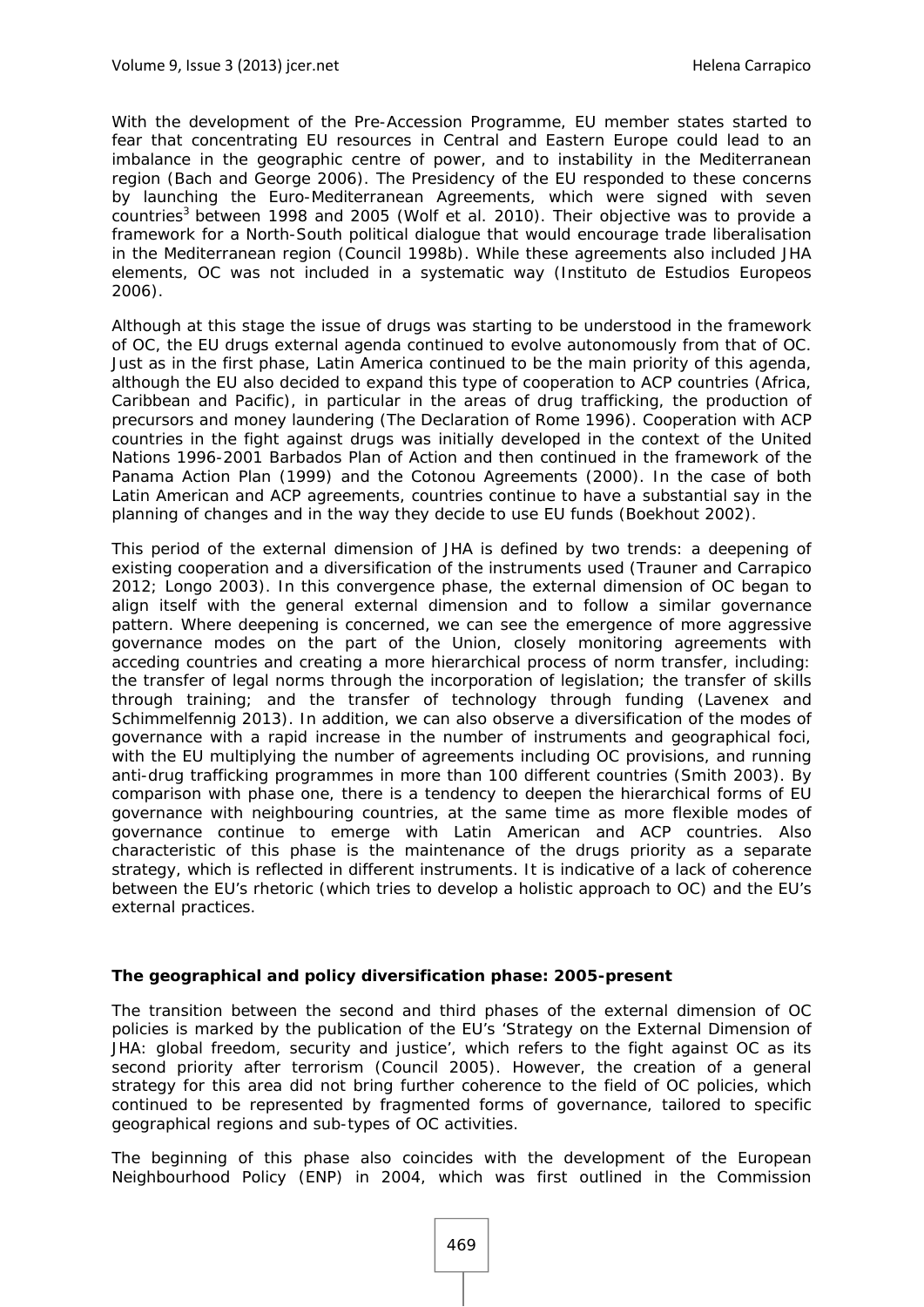Communication 'Wider Europe' (2003) and further expanded upon in the 'Strategy paper on the European Neighbourhood Policy' (European Commission 2004). The purpose of the ENP is to deepen the agreements mentioned in the convergence phase, by replacing them with bilateral agreements between the EU and Eastern European countries/Mediterranean countries, and thus accelerating economic and political reforms (Commission 2004). The ENP is complemented by regional multilateral co-operation initiatives: the Eastern Partnership (2009), the Union for the Mediterranean (2008) and the Black Sea Synergy (2008).

Where organized crime is concerned, again, the objective of the ENP remains very much connected to the protection of the EU external border (Commission 2006). The Eastern Partnership has promoted the adoption of OC legislative and institutional frameworks and their effective implementation, focusing specifically on regional cooperation, law enforcement training, and the ratification of international instruments (Commission 2012). In addition to the traditional institutions in this field, new actors have also emerged in the context of the Eastern Partnership: Europol, in particular, has invested greatly in strategic and operational cooperation with this region (Strategic Agreements with Ukraine and Moldova). This is a model of governance which the Commission is encouraging other European internal security agencies, such as the EMCDDA, CEPOL and Eurojust, to pursue (Commission 2011).

The Union for the Mediterranean was created with the objective, amongst others, of developing instruments to fight cross-border OC, but due to complications in the Arab-Israeli peace process and instability in general in the Mediterranean, very little has been put into practice regarding OC (Balfour and Schmid 2008). Finally, the Black Sea Synergy finds itself in a similar situation as the Union for the Mediterranean, with limited progress being achieved regarding its cross- border crime objectives. With the exception of a few projects in the area of trafficking of human beings, the Black Sea Synergy has focused its efforts more on environmental and energy security (Commission 2008b).

The third phase of the external dimension of OC has also been marked by an expansion to new geographical regions beyond the European neighbourhood, in particular West Africa (Aning 2009), Brazil (European Commission 2007), China (Bienkowski 2012) and India (European Commission 2013). Given the importance acquired by the cocaine route passing through West Africa, the EU has decided to step up its cooperation with countries in this area by providing law enforcement authorities with training, technical support and funding through the Instrument for Stability (European Commission 2013). Cooperation with Brazil was equally motivated by drug trafficking concerns, although so far it has expressed itself in a looser format, with both sides exploring the possibility of exchanging best practices and information (Council 2011b). In 2007, the EU and China started negotiations to sign a EU-China Partnership and Cooperation Agreement, given the EU's interest in cooperating with China in the area of readmission, visas, trafficking of human beings and cyber crime (Parliament 2012). For the moment, however, OC is mainly discussed at the political level through EU-China Regular High Level Consultations (Bienkowski 2012). Finally, the cooperation with India is taking place within the framework of the EU-India Strategic Partnership, which has recently started to include JHA issues (European Commission 2013). Although the focus seems to be more on counter-terrorism cooperation, there is also political dialogue related to the fight against OC, drug trafficking and money laundering.

Despite this geographical expansion including an increase in the number of policies associated with the concept of OC (trafficking of human beings, money laundering, cyber crime), we continue to observe a disconnection between the different initiatives, especially regarding the area of drugs (Council 2011c). The third phase of the external dimension of OC policies constitutes a continuation of the trends inherited from previous phases. It is defined not only by a further expansion of hierarchical forms of governance in the context of ENP (although with mixed results, see Monar 2010), but also by an extension of the external dimension to new geographical regions, such as West Africa,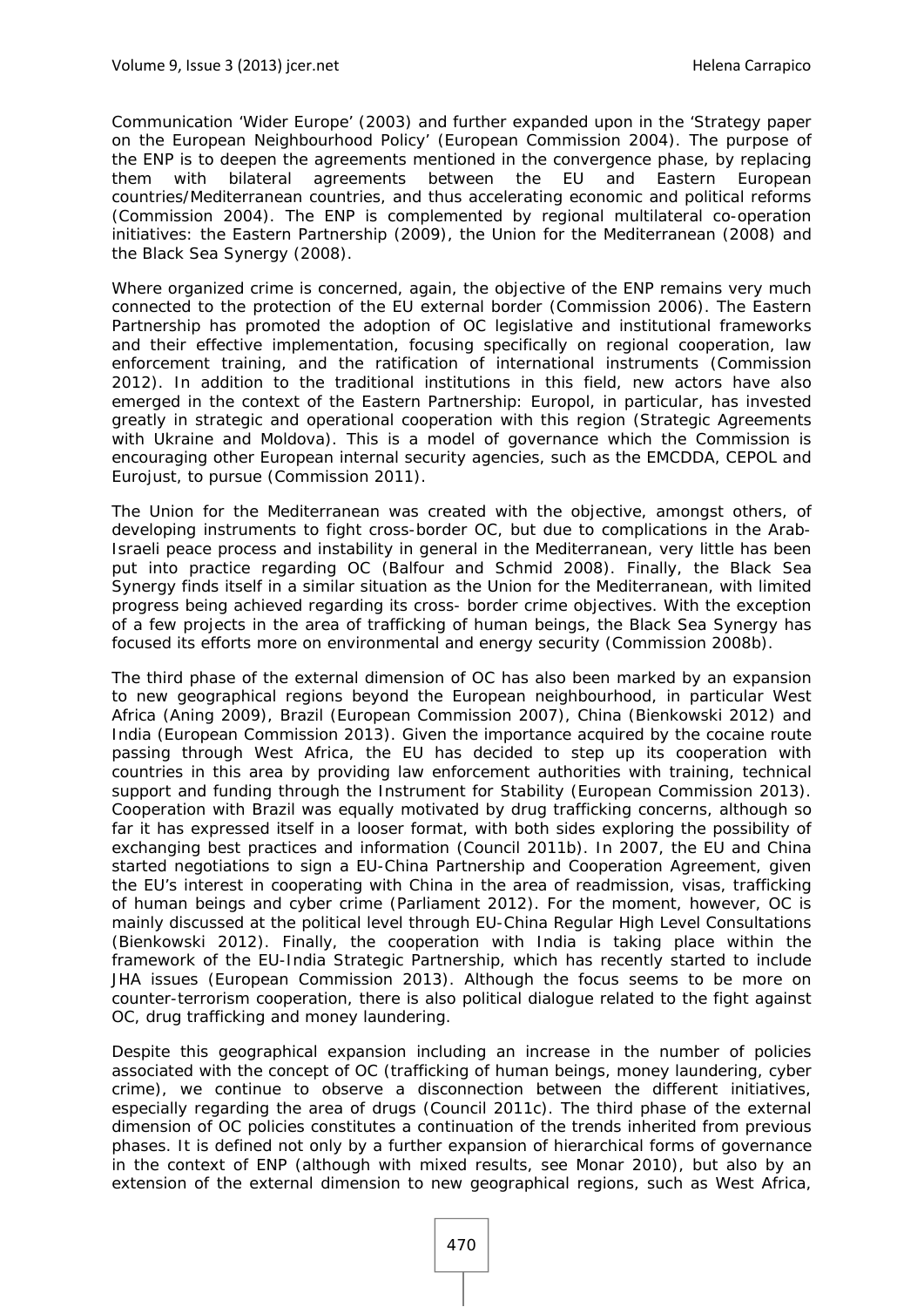Brazil, China and India, through flexible networks of governance between law enforcement authorities and local administrations. The latter has also started to include a larger array of OC-related activities, although there is, so far, little indication of any coherence among them. This last phase has, nevertheless, an innovative aspect with new actors emerging in the external dimension of OC policies and contributing to new modes of governance, namely more operational ones, as is the case of Europol.

#### **CONCLUSION**

This article contributes to the literature on the external dimension of JHA by exploring the policy area of OC, which has, so far, received limited attention. In particular, it focused on how the EU has been developing its external dimension of OC policies, and on whether we can consider this field to be evolving in the direction of a coherent set of practices. In the first section, I proposed to inscribe this topic within the broader theoretical debate of EU governance and, on the basis of how this framework understands the external dimension of JHA, sought to verify throughout the second and third sections of the article whether the main features of EU governance could also be identified in the case of OC policies. The first section identified six features, namely: a reduced hierarchy; the participation of both public and private actors in decision-making processes; mixed forms of governance; dominant forms of governance that restrict the secondary forms of governance they are combined with; forms of governance that vary according to the policy field; and internal governance dynamics which shape the development of the external dimension of JHA. On this basis, the second part of the paper discussed the emergence of the EU's OC threat perception and its rhetorical projection onto the external dimension. This section also proposed that the development of an external dimension of OC policies might be hampered by two important elements: the difficulty in operationalising the concept of OC and the lack of EU legal basis for external action in this field. As a result, I identified a disconnection between the rhetorically emphasised importance of OC and the practice being developed in the external dimension. The purpose of the last section was to apprehend how that disconnection has been taking shape in practice, and whether there is any evolution towards a more coherent approach.

Throughout three distinct phases of the external dimension of OC policies, the EU governance theoretical framework was applied in order to understand how the EU has been integrating OC initiatives into its JHA external dimension. I concluded that the governance theoretical framework can only be partly useful in understanding the integration of OC policy initiatives into the EU's external dimension of JHA. On the one hand, this study underlines that the external dimension of OC policies includes mixed forms of governance, with hierarchical modes still being dominant, reflecting the way EU internal OC policies developed. On the other hand, however, the usefulness of this theoretical framework is hampered by the concept of OC itself. As the second and third parts of this article showed, despite being discursively very present in the external dimension of JHA, the concept of OC is not easy to operationalise, resulting in a disconnection between rhetoric and practice, and, consequently, in a fragmented field where sub-policies of OC develop autonomously. Finally, I proposed that the field has been evolving in the direction of differentiated forms of governance, due to the coexistence of hierarchical and flexible forms of governance, which are being applied to different geographical regions and sub-policy areas of OC. In fact, it is the case that despite trying to mirror other areas of the external dimension of JHA, the concept of OC and the lack of an explicit legal basis prevent this field from becoming more coherent. It would, therefore, be interesting for future research to explore how the EU external dimension of OC policies will continue to be governed and to analyse in greater detail which tools the EU will use in order to bridge the rhetoric-practice divide.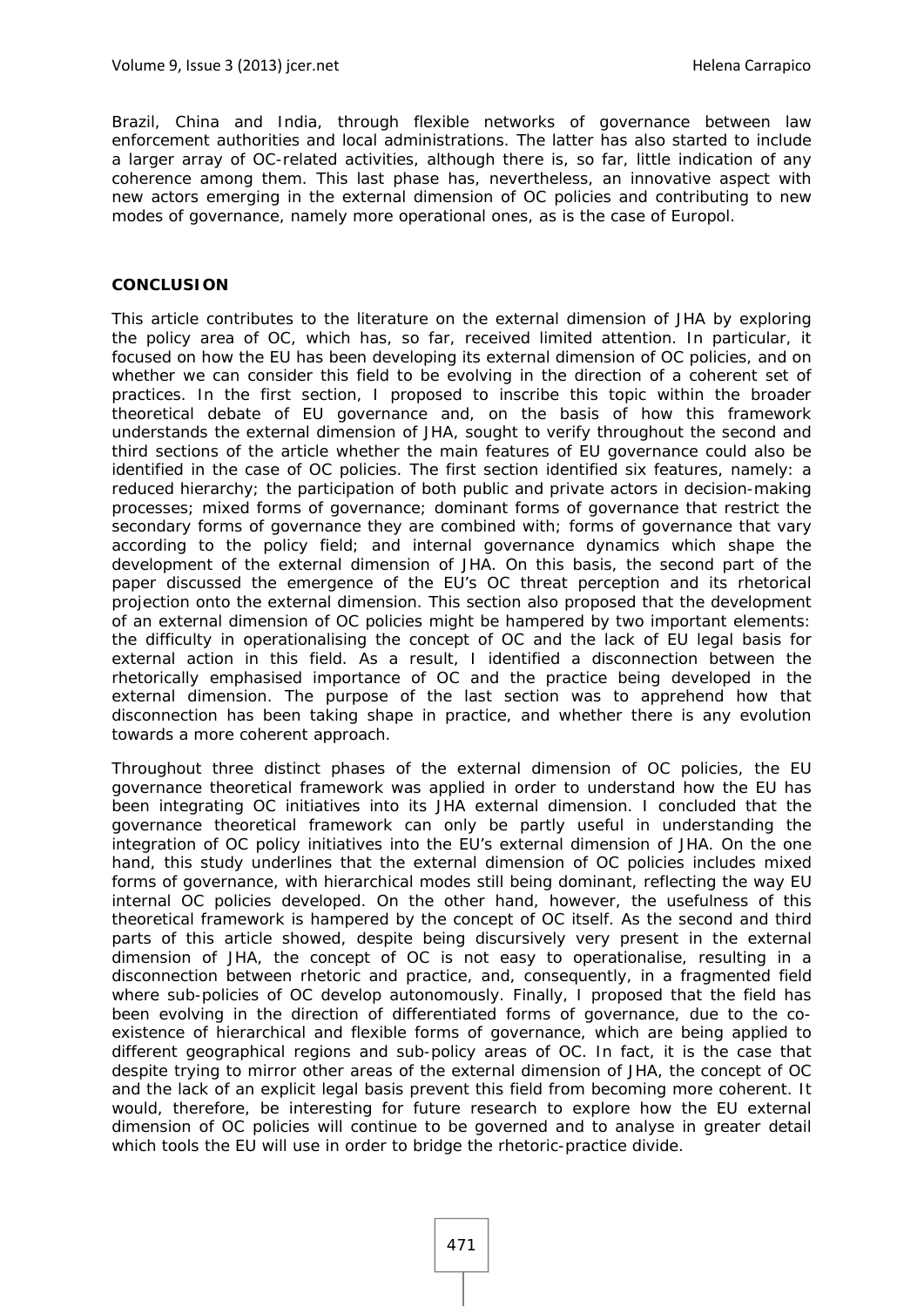\*\*\*

#### **ACKNOWLEDGEMENTS**

1

The author would like to thank the editors of this Special Issue, as well as the two anonymous reviewers and Dr Maxine David, for their insightful comments, which substantially contributed to improving this article. The research for the development of this article was funded by the Foundation for Science and Technology of the Portuguese Ministry of Education and Science.

<sup>&</sup>lt;sup>1</sup> According to the 2008 Framework Decision on the fight against OC, a 'criminal organisation' means a structured association, established over a period of time, of more than two persons acting in concert with a view to committing offences which are punishable by deprivation of liberty or a detention order of a maximum of at least four years or a more serious penalty, to obtain, directly or indirectly, a financial or other material benefit (Council 2008).

 $2$  The countries in question were the Russian Federation (1998), Ukraine (1998), Moldova (1998), Armenia (1999), Azerbaijan (1999), Georgia (1999), the Republic of Kazakhstan (1999), the Kyrgyzstan Republic (1999), and Uzbekistan (1999).

<sup>&</sup>lt;sup>3</sup> The seven countries that signed Euro- Mediterranean Association Agreements between 1998 and 2005, were the Republic of Tunisia (1998), the Kingdom of Morocco (2000), the State of Israel (2000), the Hashemite Kingdom of Jordan (2002), the Arab Republic of Egypt (2004), and the People's Democratic Republic of Algeria (2005).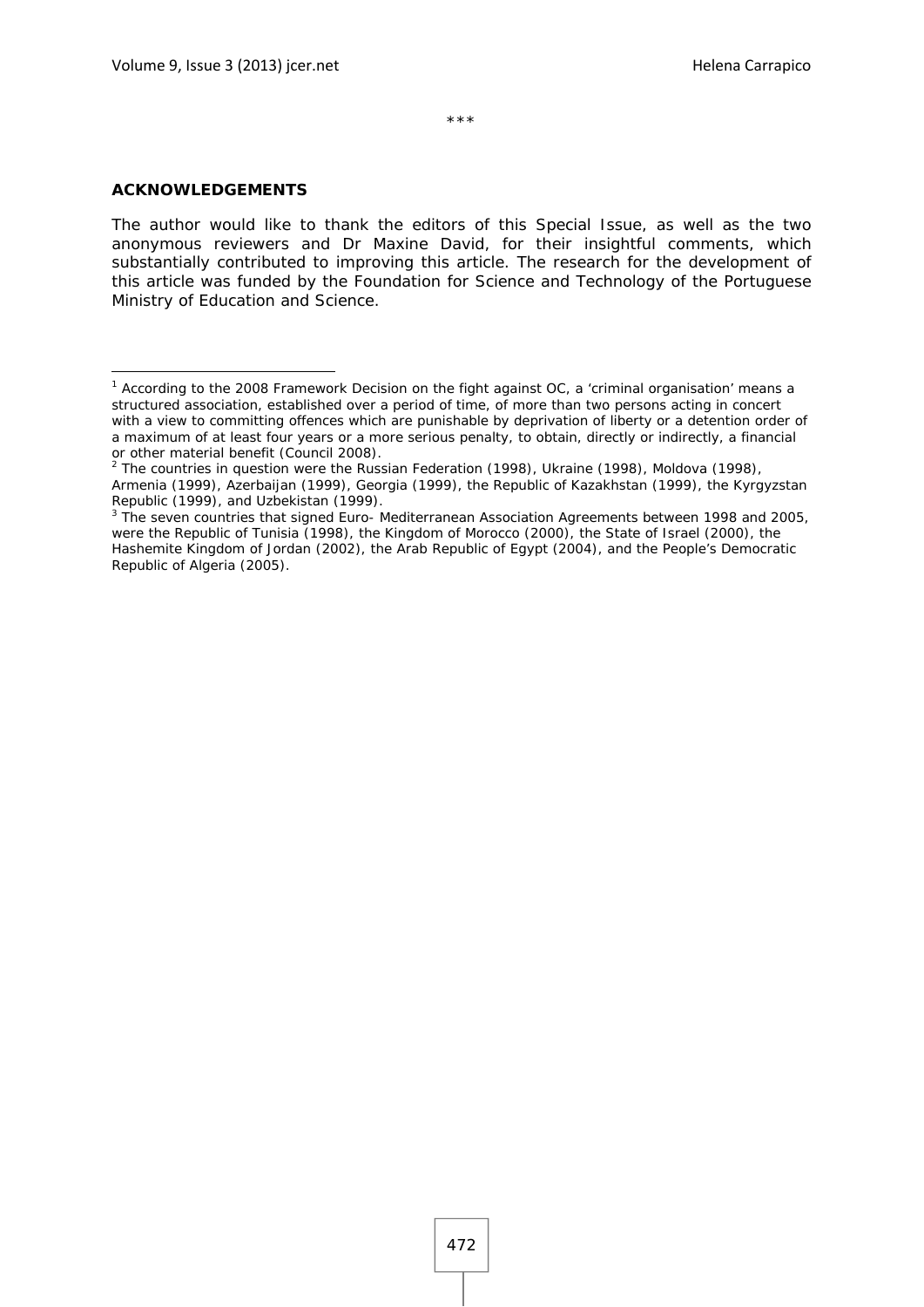#### **REFERENCES**

Allum, Felia and Den Boer, Monica (2013) United we stand? Conceptual diversity in the EU strategy against organized crime. *Journal of European Integration*, 35 (2): 135-150.

Allum, Felia and Siebert, Renate (eds) (2003) *Organized Crime and the Challenge to Democracy*. London and New York: Routledge.

Aning, Kwesi (2009) *OC in West Africa: options for EU Engagement*. International Institute for Democracy and Electoral Assistance. Sweden: Bulls Graphics.

Argomaniz, Javier (2009) When the EU Is the "Norm-taker": the Passenger Name Records Agreement and the EU's Internalization of US Border Security Norms. *Journal of European Integration,* 31 (1): 119- 136.

Balfour, Rosa and Schmid, Dorothée (2008) *Union for the Mediterranean, disunity for the EU?* Policy Brief. European Policy Center. February. Available at: http://www.epc.eu/documents/uploads/235206674\_Union%20for%20the%20Mediterranean.pdf Last accessed: 31 July 2013.

Balzacq, Thierry (ed.) (2009) *The External Dimension of EU Justice and Home Affairs- governance, neighbours, Security*. Hampshire: Palgrave Macmillan.

Bienkowski, Pawel (2012) *The EU and China as Partners in Security: the case of transnational threats*. Centre for International Initiatives. 17/ 2012. Available at: http://centruminicjatyw.org/sites/default/files/Pawel-%20CIM%2017.pdf. Last accessed: 31 July 2013.

Boekhout van Solinge, Tim (2002) *Drugs and Decision-Making in the European Union*. CEDRO, Amsterdam: Mets & Schilt.

Börzel, Tanja (2010) European Governance: Negotiation and Competition in the Shadow of Hierarchy. *Journal of Common Market Studies*, 48 (2): 191- 219.

Calderoni, Francesco (2010) *OC Legislation in the European Union: harmonization and approximation of Criminal Law, national legislations and the EU Framework Decision on the fight against OC*. London, New York: Springer.

Carrapico, Helena (2011) Transnational OC as a Security Concept, in Felia Allum and Stan Gilmour (eds) Routledge Handbook of Transnational OC. Oxon and New York: Routledge: 19- 35.

Council of the European Union (2011a) *Fourth Implementation Report of the 'Strategy for the External*  Dimension of JHA'. Doc. 11678/11, 4<sup>th</sup> July.

Council of the European Union (2011b) *V European Union- Brazil Summit Joint Statement*. Doc. 15084/11. 4<sup>th</sup> October.

Council of the European Union (2011c) *Council Conclusions on Cooperation between the EU and Eastern Europe in the field of Drugs*. 13<sup>th</sup> and 14<sup>th</sup> of June, Brussels.

Council of the European Union (2010) *Council conclusions on the creation and implementation of a EU policy cycle for organised and serious international crime*. 3043rd Justice and Home Affairs Council meeting, Brussels, 8<sup>th</sup> and 9<sup>th</sup> November.

Council of the European Union (2009) *Action-Oriented Paper on Strengthening the EU external dimension on action against Trafficking in Human Beings*. Doc. 11450/5/09, REV5, 19th November.

Council of the European Union (2008) *Council Framework Decision on the fight against OC*. 2008/841/ JHA, Official Journal of the European Union, L 300/42, 24<sup>th</sup> of October.

Council of the European Union (2006) *Progress report on the implementation of the strategy for the external dimension of JHA: global freedom, security and justice*. Doc. 15363/06, 20th November.

Council of the European Union (2005) *A Strategy for the External Dimension of JHA: global freedom,*  security and justice. Doc. 14366/3/05, 30<sup>th</sup> November.

Council of the European Union (2000a) *The Prevention and Control of Organized Crime. A European Union Strategy for the beginning of the New Millennium*. Official Journal C124/1- 124/33, 3rd May.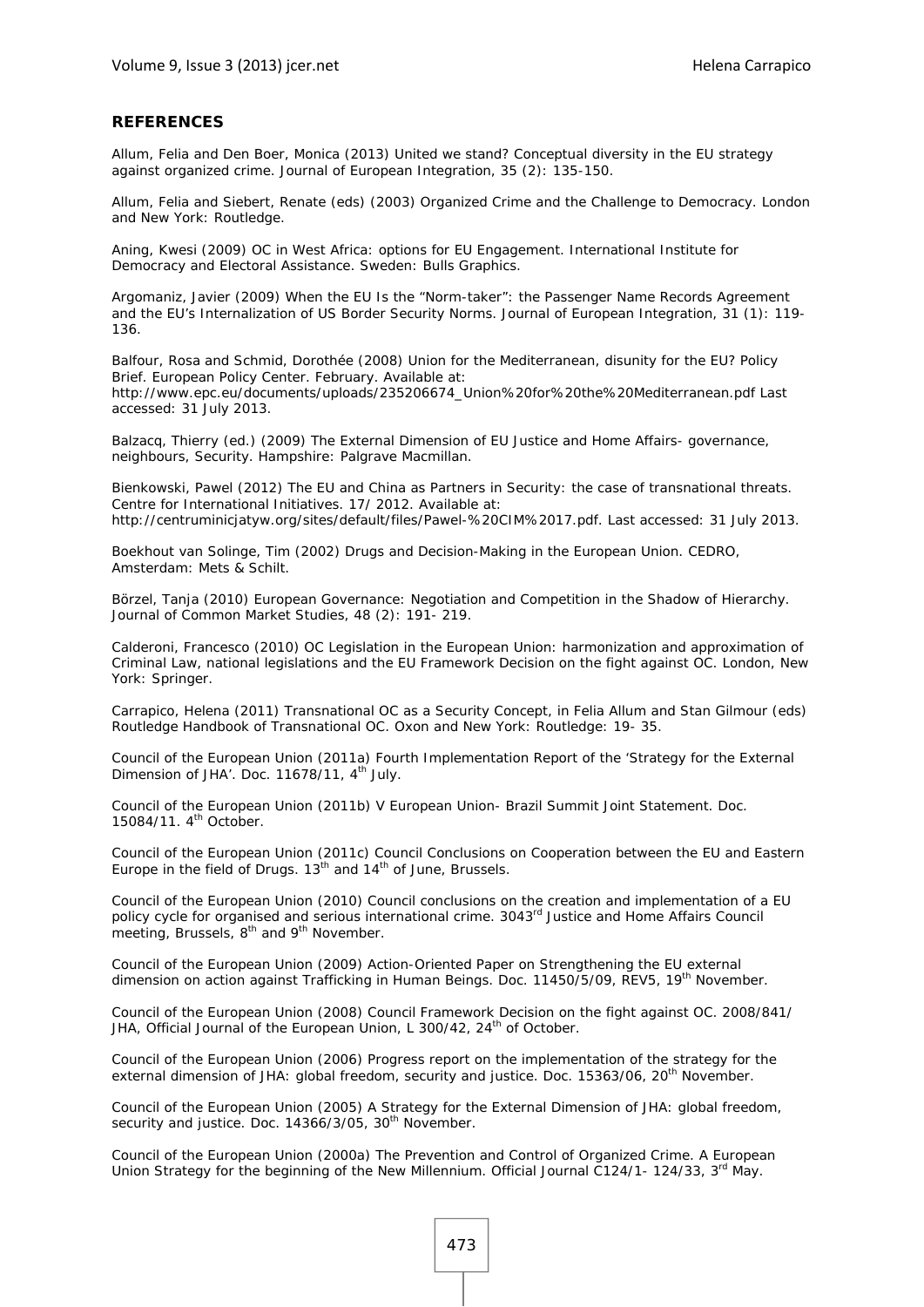Council of the European Union (2000b) *European Union priorities and policy objectives for external relations in the field of Justice and Home Affairs*. Doc. 7653/00, 6<sup>th</sup> June.

Council of the European Union (2000c) EU Action Plan on Common Action for the Russian Federation on Combating OC. *Official Journal of the European Communities*, C 106/5, 13th April.

Council of the European Union (1998a) Pre-accession Pact in OC between the member states of the European Union and the applicant countries of Central and Eastern Europe and Cyprus'. *Official Journal of the EU*, C220, July 15.

Council of the European Union (1998b) Decision of the Council and the Commission of 26 January 1998 on the conclusion of a Euro-Mediterranean Agreement establishing an association between the European Communities and their Member States, of the one part, and the Republic of Tunisia, of the other part. *Official Journal of the EU, L 97/1, 30<sup>th</sup> March.* 

Council of the European Union (1997) Action Plan to Combat OC. *Official Journal of the EU*, C251, August 15.

The Declaration of Rome (1996) *Joint Declaration on Political Dialogue between the European Union and the Andean Community*, June.

Dorn, Nick (2009) The End of OC in the EU. *Crime, Law and Social Change*, 51 (2): 283- 95.

European Commission (2013) *Press Release: The EU steps up its response to fight money laundering*  and drug trafficking in West Africa. 18<sup>th</sup> March.

European Commission (2012) *Eastern Partnership Roadmap 2012- 2013: the bilateral dimension*. SWD(2012) 109 final,  $15<sup>th</sup>$  of May.

European Commission (2011) *On Cooperation in the Area of Justice and Home Affairs within the Eastern*  Partnership. COM (2011) 564 final. 26<sup>th</sup> of September.

European Commission (2008a) *Second Progress Report on the implementation of the 'Strategy for the External Dimension of JHA: Global Freedom, Security and Justice'*. Commission Staff Working Document, SEC (2008) 1971, 27<sup>th</sup> of May.

European Commission (2008b) *Report on the First Year of Implementation of the Black Sea Synergy*. COM (2008) 391 final,  $19<sup>th</sup>$  of June.

European Commission (2007) *Communication from the Commission to the European Parliament and the Council Towards an EU- Brazil Strategic Partnership. COM (2007) 281 final, 30<sup>th</sup> May.* 

European Commission (2006) *TACIS Regional Action Programme 2006*, 19<sup>th</sup> June, Brussels.

European Commission (2004) *European Neighbourhood Policy Strategy Paper*. COM (2004) 373 final,  $12^{th}$  of May.

European Commission (2003) *Communication from the Commission to the Council and the European Parliament Wider Europe- Neighbourhood: a New Framework for Relations with our Eastern and*  Southern Neighbours. COM (2003 104 final, 11<sup>th</sup> March.

European Commission (2001) *European Governance, a White Paper*. COM (2001) 428 final, 25<sup>th</sup> July.

European Commission (1985) *White Paper from the Commission to the European Council on completing the Internal Market*. COM (85) 310 final, June.

European Community and Bolivia (1995) Agreement between the European Community and the Republic of Bolivia on *Precursors and chemical substances frequently used in the illicit manufacture of narcotic drugs or psychotropic substances*. Available at: http://eurlex.europa.eu/LexUriServ/LexUriServ.do?uri=CELEX:21995A1230(10):EN:NOT. Last accessed: 31 July 2013.

European Council (1999) *Tampere Council Conclusions*, Tampere.

European Council (1997) *Luxembourg Council Conclusions*, Luxembourg.

European Council (1993) Copenhagen Council Conclusions, Copenhagen.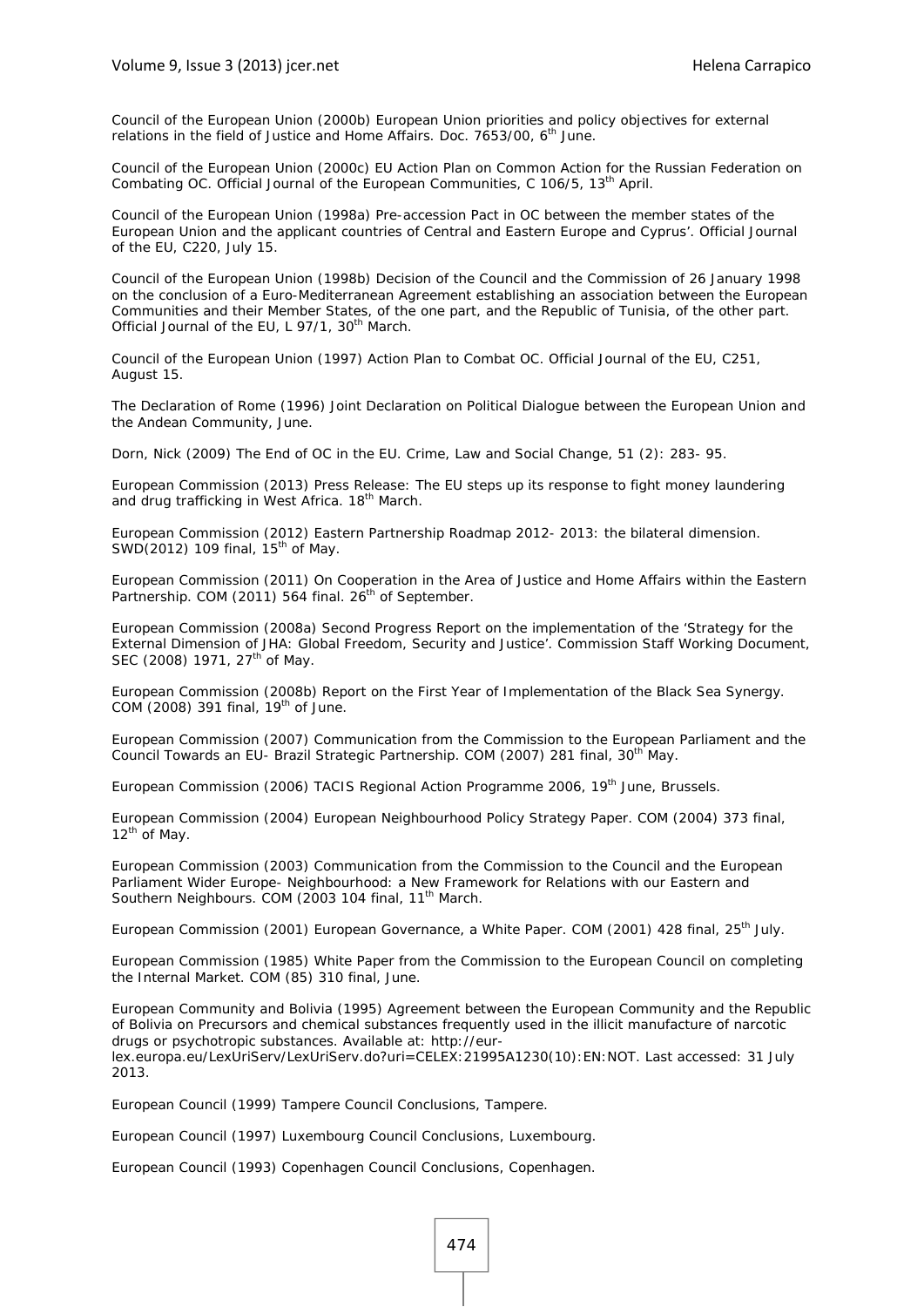European Council (1992) *Edinburgh Council Conclusions*, Edinburgh.

European Council (1990) *Rome Council Conclusions*, Rome.

European Parliament (2012) *Report on EU- China Relations*. Doc. 2012/2137. 20<sup>th</sup> December.

European Parliament (2011) *Report on OC in the European Union*, Committee on Civil Liberties, Justice and Home Affairs. A7- 0333/2011, Brussels.

European Parliament (2009) *The EU Role in Fighting Transnational OC*. Directorate General Internal Policies of the Union, Committee on Civil Liberties, Justice and Home Affairs, PE 410.678, Brussels.

Europol (2013) *EU Serious and OC threat Assessment (SOCTA)*, The Hague.

Europol (2012) EU Policy Cycle Serious OC Threat Assessment, Management Board Meeting, 3- 4 October. Available at:

https://www.europol.europa.eu/sites/default/files/publications/eu\_policy\_cycle\_\_socta\_\_empact\_1.pdf Last accessed: 31 May 2013.

Fijnaut, Cyrille (1992) Policing Western Europe: Interpol, TREVI and Europol. *Police Studies*, *15*(3): 101- 106.

Fijnaut, Cyrille and Paoli, Letizia (2004) *Organized Crime in Europe: concepts, patterns and control policies in the European Union and beyond*. Netherlands: Springer.

Freyburg, Tina (2012) The Janus Face of EU Migration Governance: Impairing Democratic Governance at Home – Improving It Abroad? *European Foreign Affairs Review,* 17 (Special Issue): 125- 142.

Henderson, Karen (2005) Perceptions of Internal Security Issues in the New Member States, in Karen Henderson (Ed.) *The Area of Freedom, Security and Justice in the enlarged Europe*. New York: Palgrave Macmillan: 1- 16.

Hillion, Christophe (2005) *The Evolving System of European Union External Relations as Evidenced in the EU Partnerships with Russia and Ukraine*. Doctoral Thesis, Leiden University, Faculty of Law. Full text available at: https://openaccess.leidenuniv.nl/handle/1887/4338. Last accessed: 4 August 2013.

Hooghe, Liesbet and Marks, Gary (2001) *Multilevel Governance and European Integration*. Lanham: Roman & Littlefield.

Instituto de Estudios Europeos (2006) *The Political Economy of Governance in the Euro- Mediterranean Partnership*. GoEuroMed Project, deliverable n°5, 6<sup>th</sup> Framework Programme. Available at: http://www.go-euromed.org/documents/working\_paper/SP\_WP\_Security.pdf Last accessed: 4 August 2013.

Jachtenfuchs, Markus (2001) *The Governance Approach to European integration*. Journal of Common Market Studies, 39 (2): 245- 264.

Kaunert, Christian (2010) *European Internal Security: Towards Supranational Governance in the Area of Freedom, Security and Justice*. Manchester: Manchester University Press.

Kohler-Koch, Beate and Rittberger, Berthold (2006) The Governance Turn in EU Studies. *Journal of Common Market Studies*, 44 (Annual Review): 27- 49.

Knelangen, Wilhelm (2007) A Neighbourhood of Freedom, Security and Justice? in Johannes Varwick and Kai Lang (eds) *European Neighbourhood Policy*. Opladen: Verlag Barbara Budrich: 87-101.

Lavenex, Sandra (2005) Justice and Home Affairs and the EU's New Neighbours: Governance beyond Membership? in Karen Henderson (ed.) *The Area of Freedom, Security and Justice in the enlarged Europe*. New York: Palgrave Macmillan: 89- 109.

Lavenex, Sandra and Schimmelfennig, Frank (2013) EU democracy promotion in the neighbourhood: from leverage to governance?*, in Sandra* Lavenex and Frank Schimmelfennig (eds) *EU democracy promotion in the neighbourhood: from leverage to governance?* London: Routledge: 1- 14.

Lavenex, Sandra; Lehmkuhl, Dirk and Wichmann, Nicole (2010) Modes of External Governance: a crossnational and cross- sectoral comparison. In Sandra Lavenex and Frank Schimmelfennig (eds) *EU External Governance- projecting EU rules beyond membership*. London: Routledge: 23- 43.